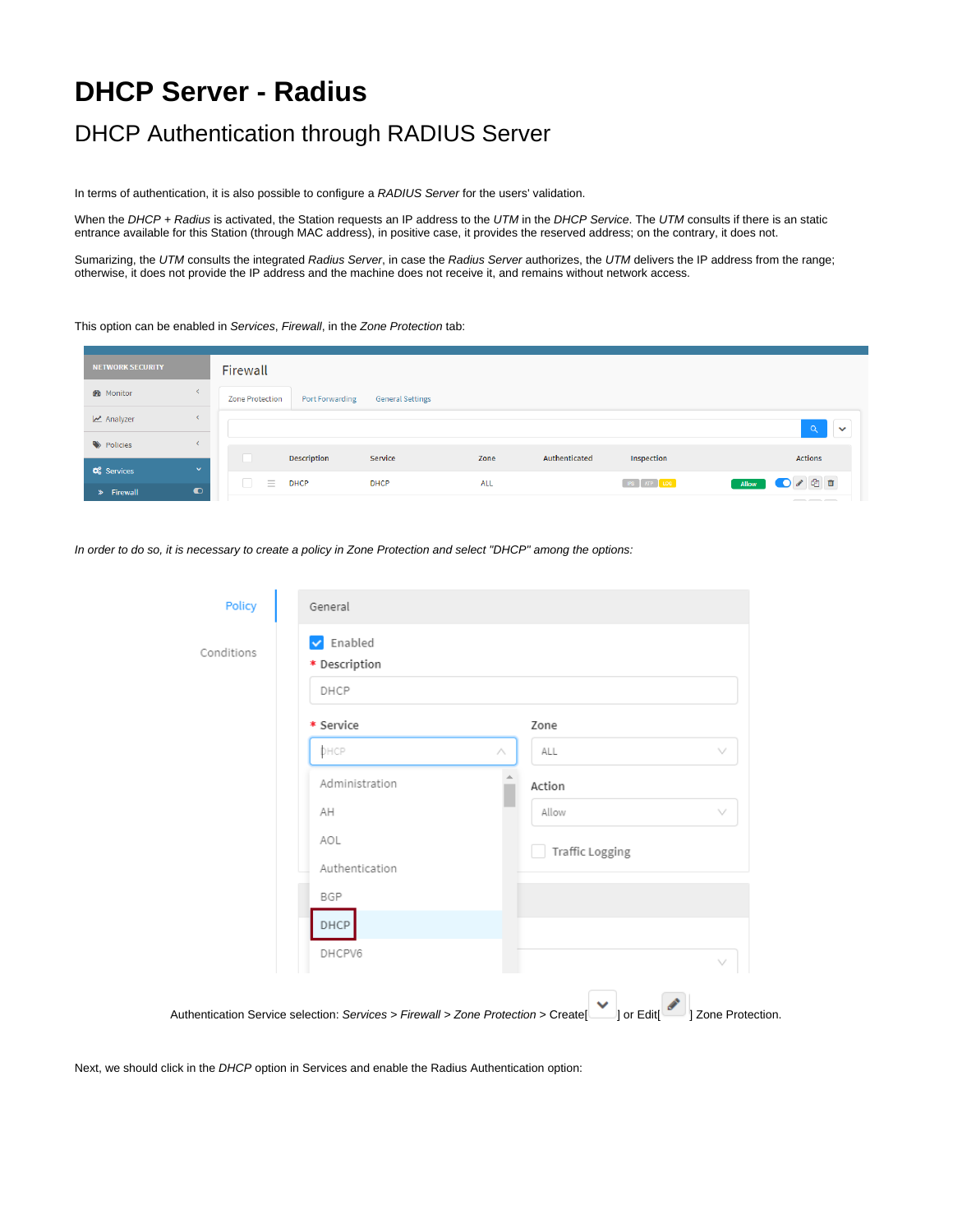| $\bigcirc$ Blockbit =   |                          |                                    |
|-------------------------|--------------------------|------------------------------------|
| <b>NETWORK SECURITY</b> |                          | Secondary WINS IP address          |
| <b>&amp;</b> Monitor    |                          | * Renewal time<br>Seconds<br>86400 |
| Analyzer                | $\overline{\phantom{a}}$ | RADIUS Authentication              |
| Policies                |                          | IP                                 |
| <b>Q</b> Services       | $\checkmark$             |                                    |
| > Firewall              | $\bullet$                | Secret                             |
| » Proxy                 | $\bullet$                |                                    |
| » Web Cache             | $\infty$                 |                                    |

Radius Server user and password input screen.

The following message will be displayed, just click "OK":

Attention! Changing the DHCP server can lead to IP conflict.

**OK** 

 $\bigcirc$ **It is important to remember that the user in the Radius server (IP field) is the MAC address:** Add Edit Generate □ vusername  $\sqrt{2}$  Till time  $\sqrt{\nabla$  Total time left  $\sqrt{a}$  Actual profile

| $\overline{\phantom{0}}$ |                        | .                |           |                 |
|--------------------------|------------------------|------------------|-----------|-----------------|
| M                        | 00:E0:4C:11:0F:5E      | Unlimited        | Unlimited | <b>DHCP</b>     |
|                          | 00:90:27:EF:70:F5      | Unlimited        | Unlimited | <b>DHCP</b>     |
| П                        | 00:0C:29:2B:38:BB      | Unlimited        | Unlimited | <b>DHCP</b>     |
|                          | 8C:47:BE:15:A5:A7      | Unlimited        | Unlimited | <b>DHCP</b>     |
|                          | E0:06:E6:D1:3F:31      | Unlimited        | Unlimited | <b>DHCP</b>     |
|                          | D4:6D:6D:1C:C9:60      | Unlimited        | Unlimited | <b>DHCP</b>     |
|                          | BA:FE:98:FD:9D:A4      | Unlimited        | Unlimited | <b>DHCP</b>     |
|                          | 74:83:C2:40:80:2C      | Unlimited        | Unlimited | <b>DHCP</b>     |
|                          | 48:89:E7:C5:05:44      | Unlimited        | Unlimited | <b>DHCP</b>     |
|                          | EC:89:14:D6:00:AD      | <b>Unlimited</b> | Unlimited | <b>DHCP</b>     |
| ш                        | 70:66:55:93:A7:A5      | Unlimited        | Unlimited | <b>DHCP</b>     |
|                          | FO:OF:EC:AB:EF:31      | Unlimited        | Unlimited | <b>DHCP</b>     |
|                          | 5A: 5C: 32: 86: 25: CC | Unlimited        | Unlimited | <b>DHCP</b>     |
|                          | 5C:CD:5B:E0:E4:8A      | Unlimited        | Unlimited | <b>DHCP</b>     |
|                          | F0:E4:A2:14:56:4A      | Unlimited        | Unlimited | <b>DHCP</b>     |
|                          |                        |                  |           | Per page [20] v |
|                          |                        |                  |           |                 |

Example of a Radius Server main screen.